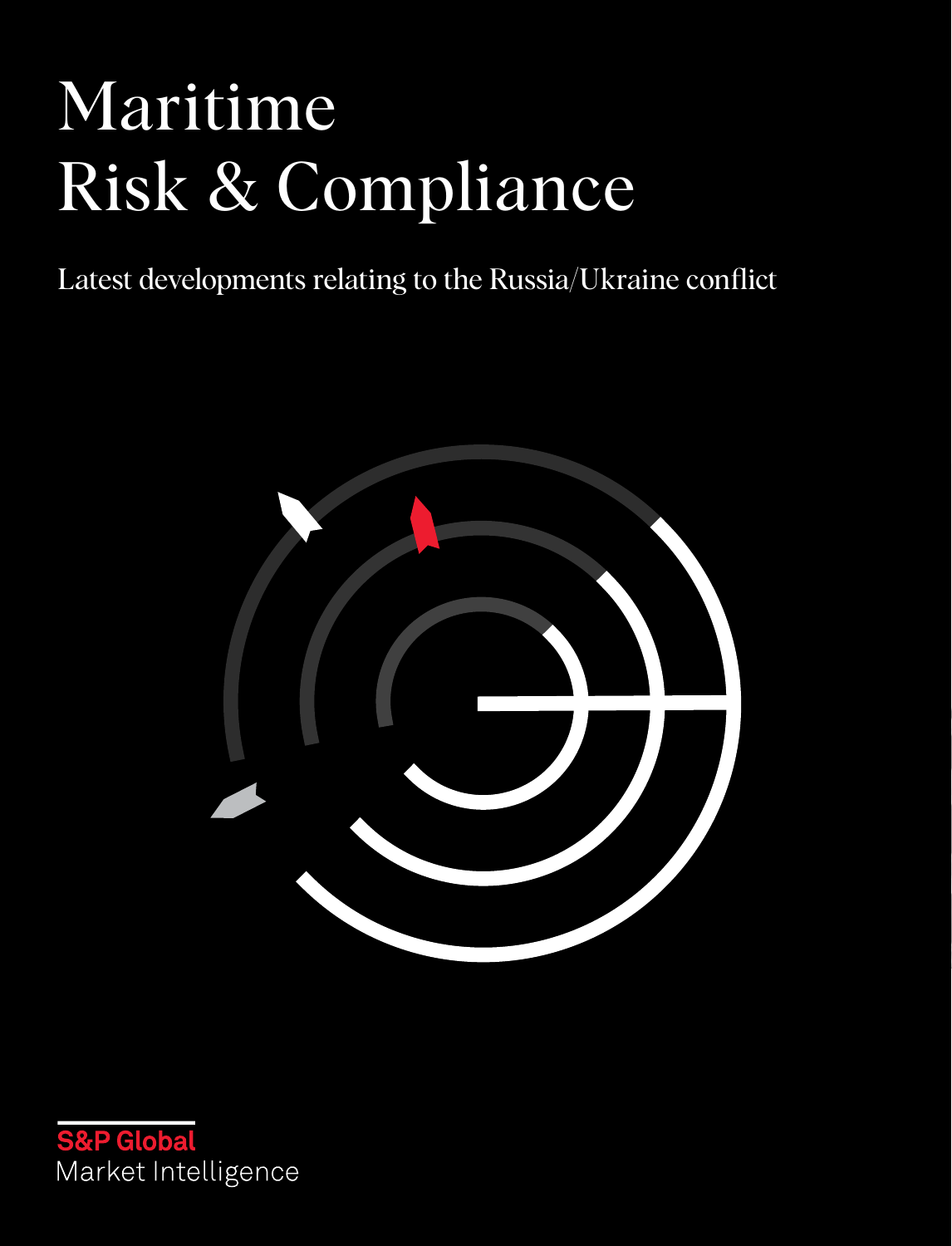# **New Developments**

In light of latest developments, here are recent additions:

- Joint War Committee JWLA-028 Black Sea of Azov
- Joint War Committee JWLA-029 Black Sea of Azov
- Joint War Committee JWLA-030 Russia
- Suspected Dark Activity zone for Russia
- Addition of Sanctioned Vessels from OFAC & International Regulators
- Addition of Sanctioned Entities from OFAC & International Regulators
- Casualty & Events Updates

# **Currently Existing Capabilities**

- **Live Tracking** based on Satellite, Terrestrial and Vessel AIS feeds
- **Active Monitoring** (instant alerts) based on country proximity, Port Calls and Ship Field Changes (such as Destination, ETA)
- Zone Creation for bespoke reporting and list exporting
- Vessel & Entity **Screening against sanctions lists** (OFAC, UN, EU, UK, Swiss, Canada, Australian, UAE)
- Entity **country information** (Domicile, Nationality & Country)
- Entity **fleet information** & composition as well as **Company related screening**
- **Integrated Zones** for reporting & monitoring (Territorial Waters, EEZ, Sanctioned Zones, JWC zones)
- **Movements reporting** for port calls (down to berth/terminal), anchorages & transits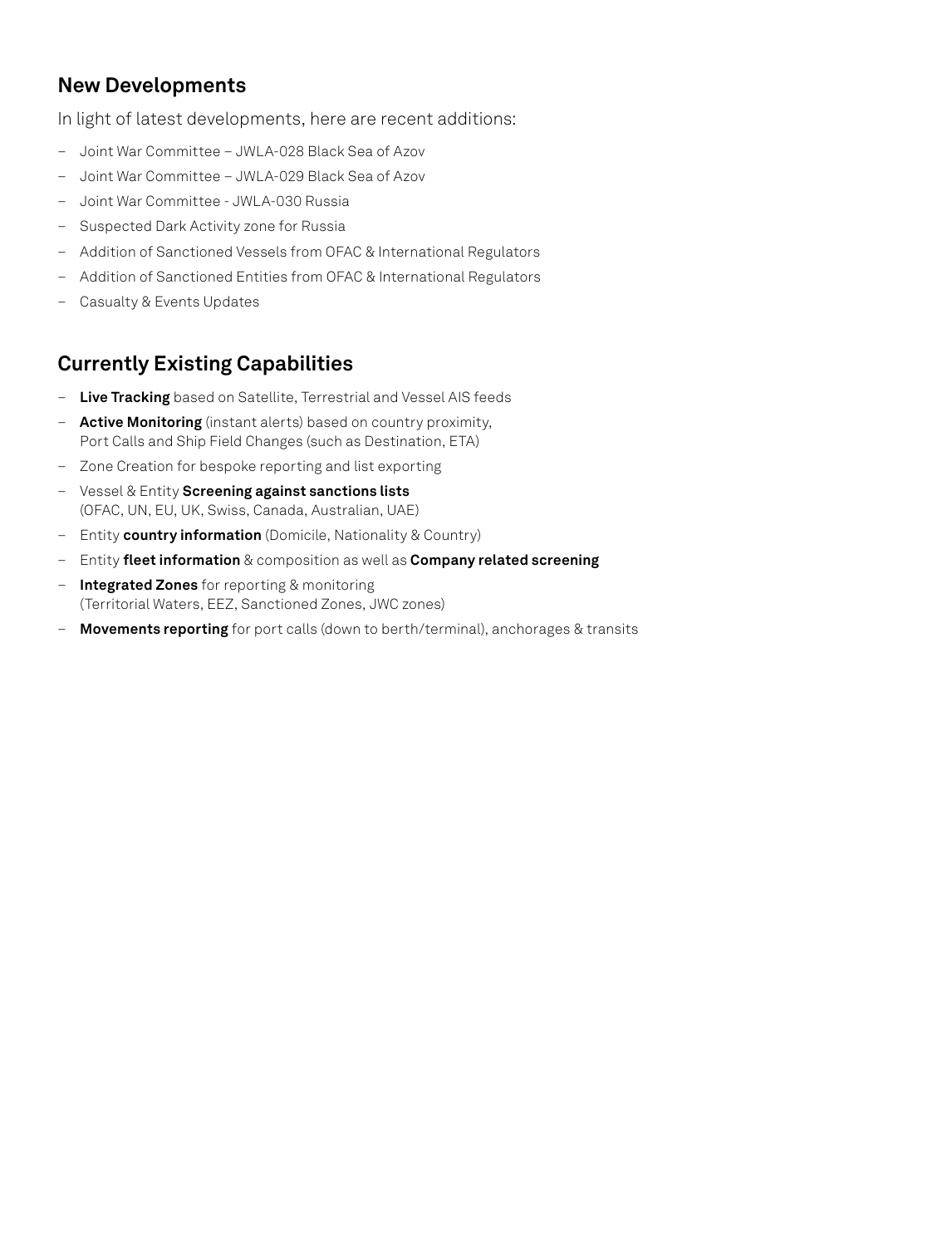



#### Source: Website - Joint War (lmalloyds.com)

### **Joint War Committee - Listed Areas**

Monitoring of the Joint War Committee for any updates to the JWLA.

- We continuously monitor the Joint War Listed Areas for any updates, which are swiftly deployed into our solutions; especially since the situation itself is dynamic.
- Ongoing monitoring of JWLA for any changes. Now includes JWLA-028 to JWLA-030.
- The zones which are traditionally used by the insurance sector has since been adopted by other industries. This proves critical when monitoring the marine scene in the area, and facilitates the reporting of assets.
	- Quick reports: quickly view and generate a report of vessels in zone
	- Alert: receive instant notifications whenever vessels move in and our of the zones/Whenever an event takes place in the zone.



Tankers not seen for more than 10 days around Ukraine & Russia

## **Suspected Dark Activity - Russia**

In the event that vessels do start using deceptive shipping practises, we have started recording dark activity data – resulting in a Warning indicator being raised.

Note: Although this is being recorded as such, we have yet to see significant levels of activity in this space.



Visibility Analysis of Sovcomflot Tanker Fleet

Source: IHS Markit - Maritime Data Services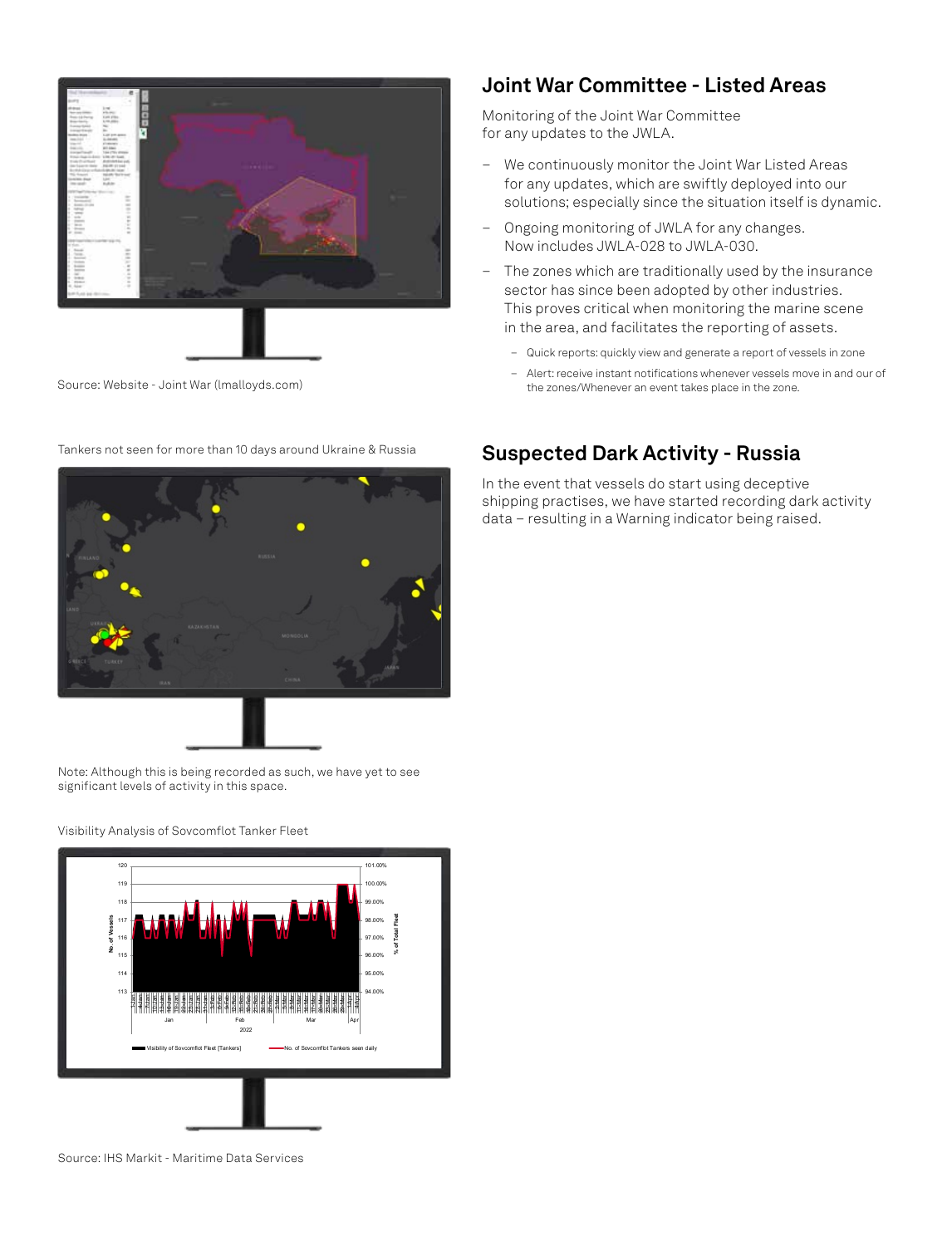

Update Frequency: We take daily feeds directly from the regulators, which are screened against ours ships and companies data. Our databases themselves are updated at midnight every night with the latest datapoints.

> "U.S. Treasury Imposes Immediate Economic Costs in Response to Action in the Donetsk and Luhansk Regions"

**Press Releases**

## **Addition of Sanctions to Vessels**

Leverage the largest and most comprehensive maritime database in industry to facilitate your screening and vetting.

S&P Global Market Intelligence is responsible for managing the IMO Ship Numbering Scheme on Behalf of the UN's International Maritime Organisation.

To facilitate the increasing need for transparency when it comes sanctions screening, we have developed a systematic approach whereby 34 different fields of information are screened on a daily basis, providing through a traffic light system an indication of the risk associated to the vessel.

This includes screening the:

- Vessel against major lists,
- The related ownership (of which we look at the 7 roles associated to the management and ownership of the vessel),
- The vessels historical port calls, STS, involvement in events,
- Current, Historical as well as False Flags
- Data maintenance
- Suspected Dark Activity

### **Addition of Sanctions to Companies**

We're constantly monitoring the sanctions lists for maritime entities.

- A number of entities have been added to the sanctions list which we have internally matched to our companies data.
- Our Companies data provides insight into all affiliated vessels (current & historical fleet).
- Our compliance screening ensures that ships relating to these entities (which weren't explicitly stated as sanctioned), can be flagged.
- We establish child-parent relationships as well as company associations.

| <b>Ghant Nights</b>                                           | BOVCOMFLOT -                                          |            | contractor Apr                   | 1381547                                                   |  |
|---------------------------------------------------------------|-------------------------------------------------------|------------|----------------------------------|-----------------------------------------------------------|--|
| Foll Company Maren                                            | PAO 'SOVCOMFLOT' (FJSC: Modern)<br>Commercial Fleet's |            |                                  |                                                           |  |
| (alcoholy of<br>Telepolitation                                | <b>Russia</b>                                         |            | Nationality of Central           | Russia:                                                   |  |
| <b>TRAFUL</b>                                                 | Esisting                                              |            | Company Type                     | <b>Beneficial Owner</b>                                   |  |
| Located                                                       | 1505                                                  |            |                                  |                                                           |  |
| This Ibrough Free authorities (Shooper):                      |                                                       |            | SCF Management Services Dubat B. | <b>BCF Margetron BA O</b>                                 |  |
| Compliance Screening O<br>to Constitution of the constitution |                                                       |            |                                  |                                                           |  |
| Company on US Treasury DRAC Entity Ltd.                       |                                                       | <b>TRE</b> |                                  | Company ok-Australian DEAT Ends Let:                      |  |
| Company set of Theature CATAC Assn. 60% Bottle Ltd.           |                                                       | ÷          |                                  | Company on Lind, Evroy Ltd.                               |  |
| Complete on LTR Treasury (1974) 204-2245 LTR.                 |                                                       | TME        |                                  | Company on Bada E19ty Ltd.                                |  |
| Company on LN describe Council Entity Ltd.                    |                                                       | ш          |                                  | Company at US Traintery DFAC Swichtings Country           |  |
| Company swift) (belts Let                                     |                                                       | men.       |                                  | Company in F&TF régis une à less-conservative principales |  |
| Company on HAI Treasury (66.6) Entire Ltd.                    |                                                       | ٠          |                                  | Farent compare completive that                            |  |
| Company per Carolina Estevision                               |                                                       | <b>NO</b>  |                                  |                                                           |  |

Update Frequency: We take daily feeds directly from the regulators. Our databases themselves are updated at midnight every night with the latest datapoints.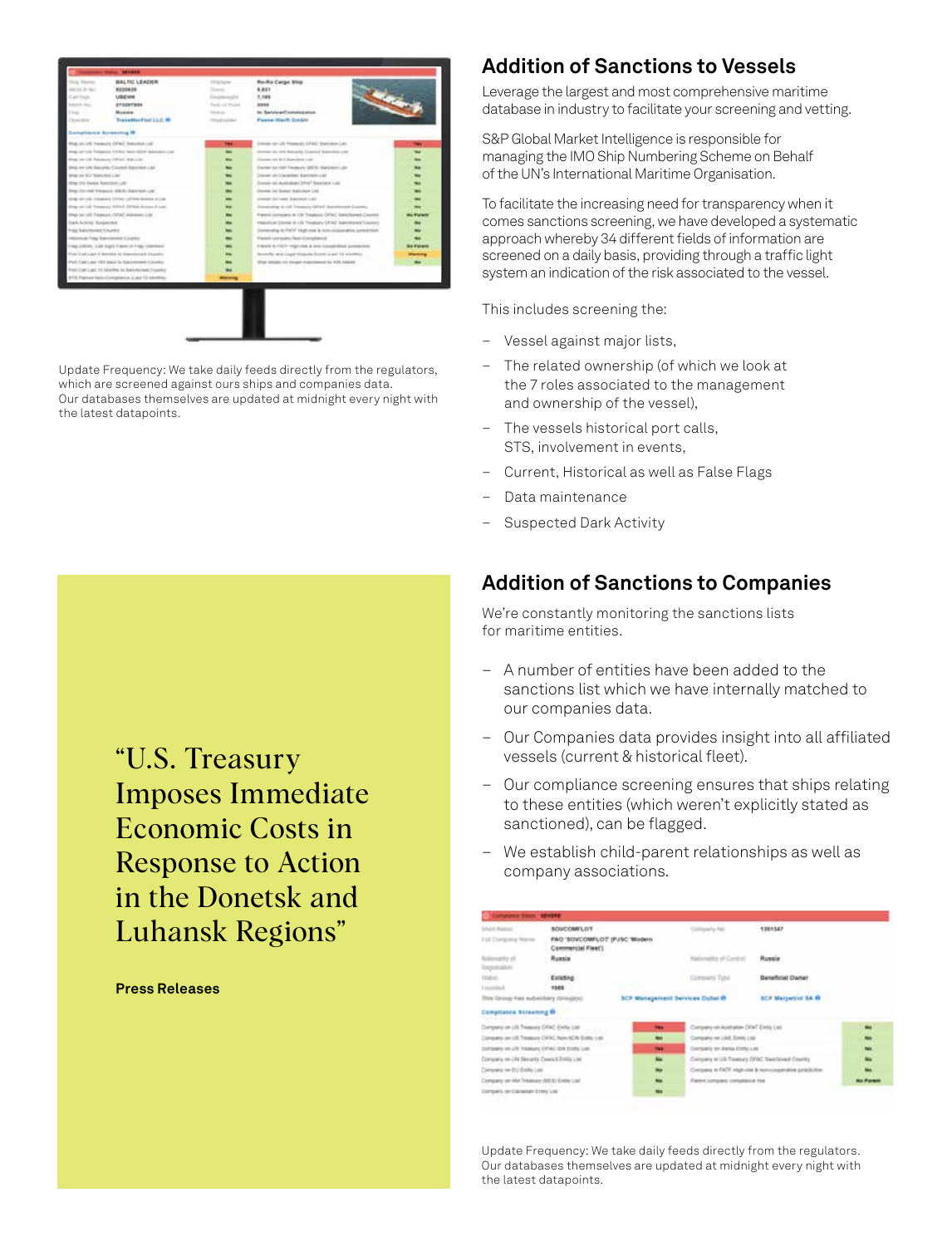

# **Relationship Navigator**

Our navigator allows you to explore the linkages between companies and vessels both horizontally, and vertically

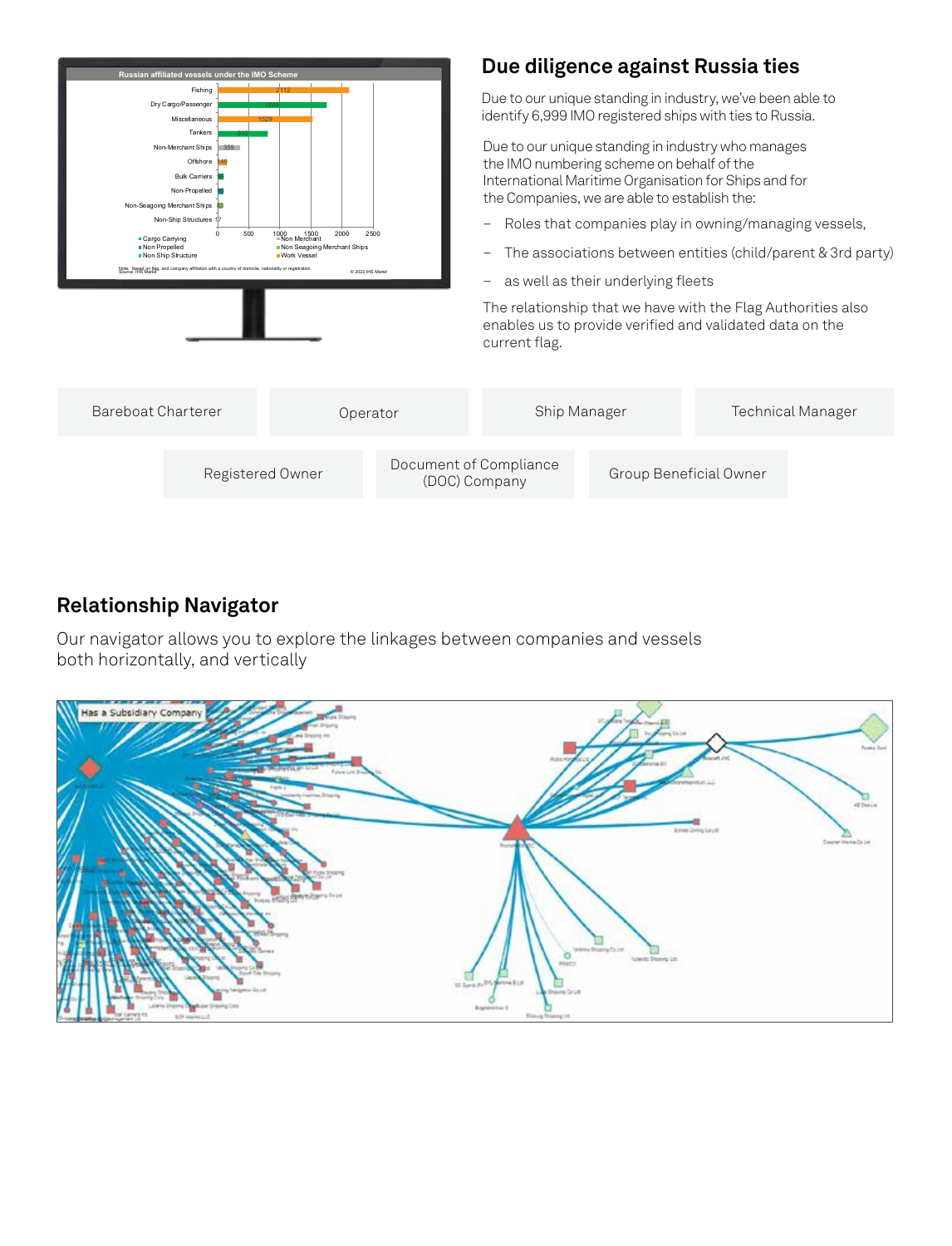# **Casualty & Events Updates**

The conflict has lead to several vessels being hit, 14 have currently been catalogued.

- **Classification:** Our Casualty & Events database has a specific "War-Loss/Hostilities" category to identify events relating to the conflict.
- **Event details:** We provide information surrounding what took place, as well as the lats/longs for the events as to visualise them on the map.
- **Alerting System**: Instant Notification the moment a vessel of interest is involved in a maritime event.

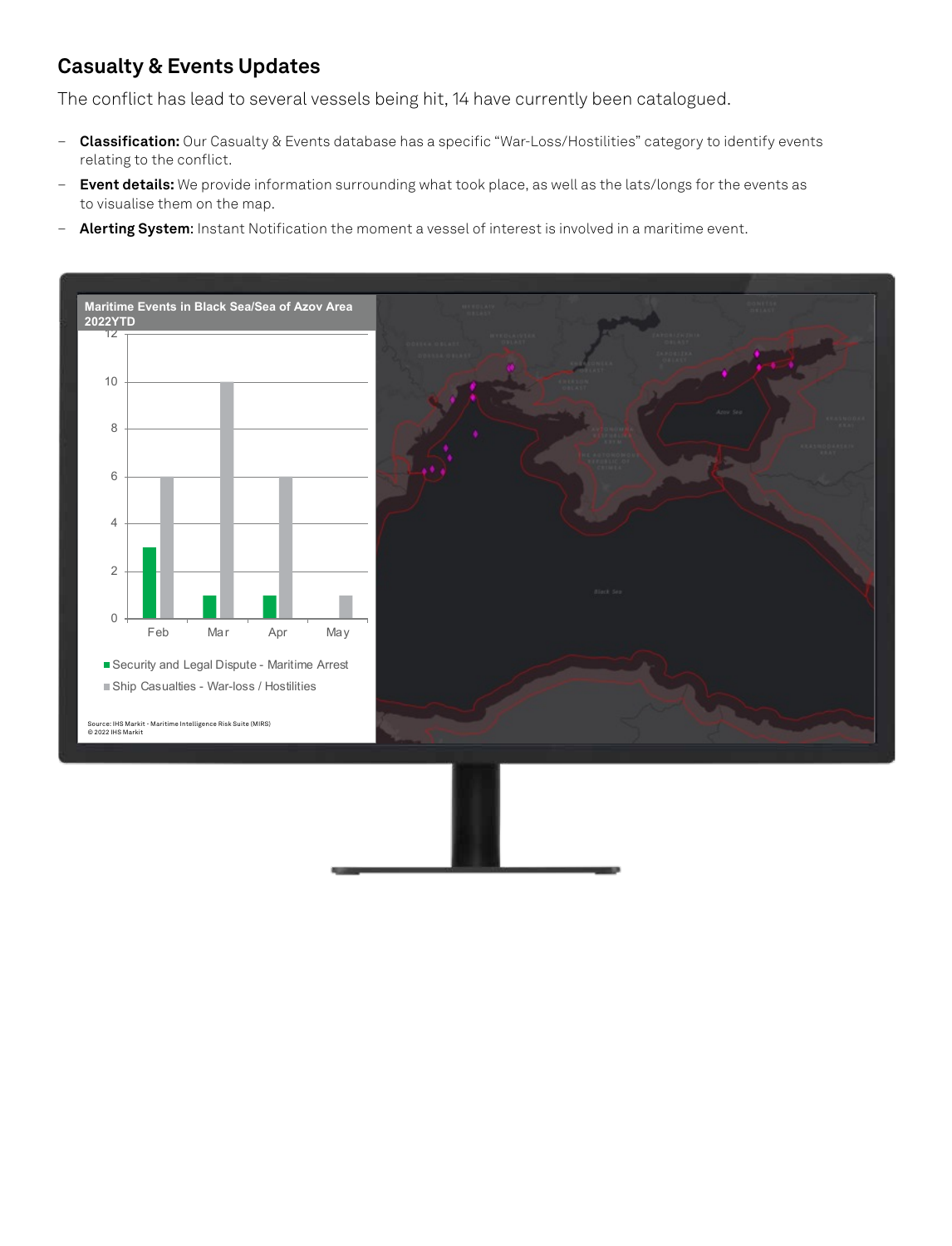# Statistics & Insights

Exploring the count of Vessels and Entities being flagged with compliance issues. We have also included historical figures as to show the dynamic nature of sanctions & changes.

Note: We receive feeds from the regulators on a daily basis which are also refreshed in our database daily. As such these figures are accurate as of the day they were run (but may have since changed).

# **Vessel Sanctions by Field**

We screen all the major lists for direct vessel matches against the IMO registered vessels.



# **Vessel Sanctions by Company Screening**

We also screen the related ownership as part of the ship screening to identify vessels that are affiliated with sanctioned entities.



Current Series Used: 08/04/2022 Historical Series Used: 02/03/2022

# **S&P Intelligence Screening**

Being the issuer of the IMO on behalf of the UN, we use our internal data (such as AIS, Events & ships data) to provide additional insights into potential compliance flags.



# **Company Screening**

Having established the 7 different roles that companies can fulfil in owning/managing vessels, we screen the individual companies and the parent structure against sanctions lists.



Current Series Used: 08/04/2022 Historical Series Used: 02/03/2022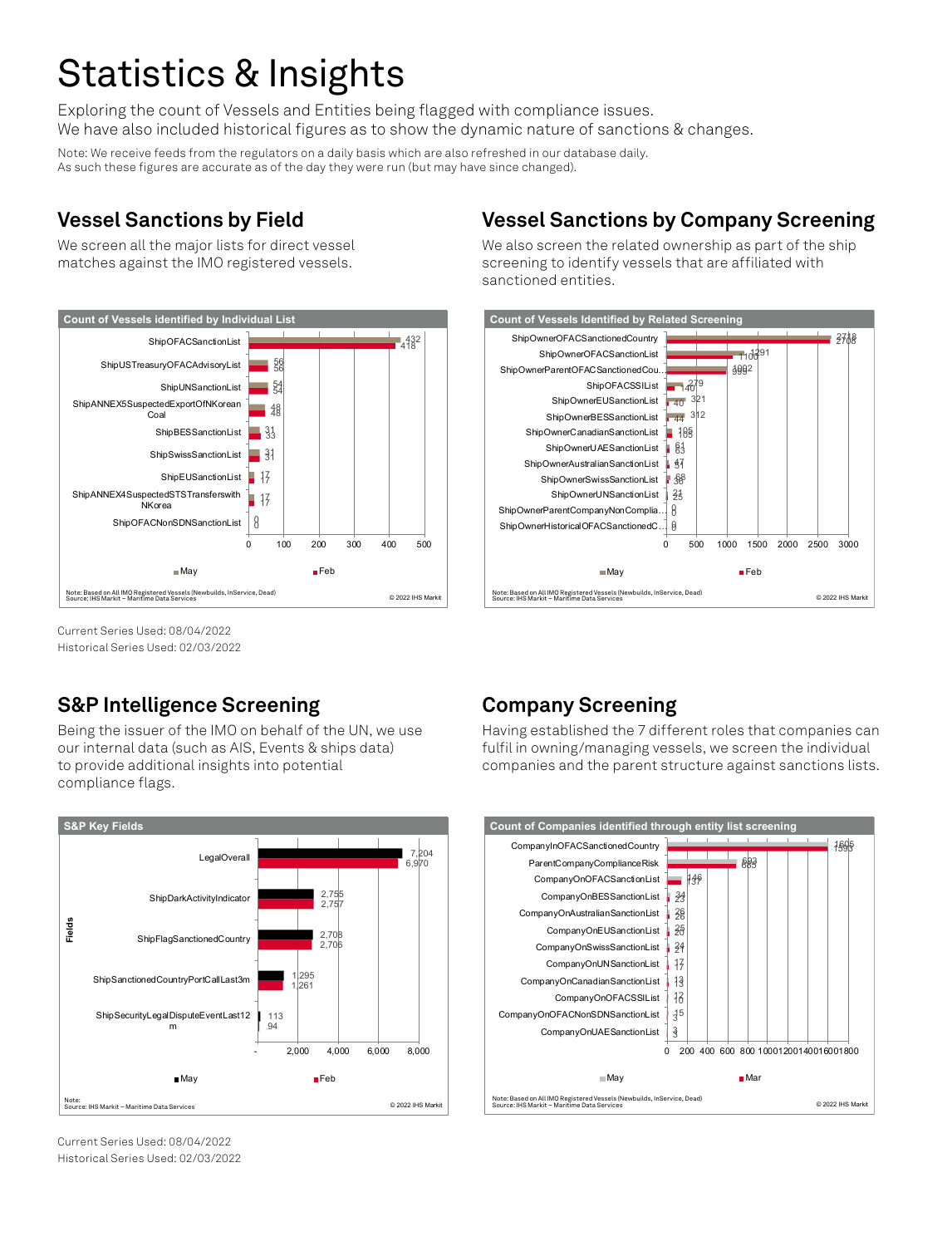

# **Industry Insights on Suspected Dark Activity**

A recent article published suggests that three vessels are observed as going 'dark' while in proximity to Novorossiysk, and reappearing laden. S&P Global data sees no breaks in AIS with berth calls with CPC-Terminal SPM – 1. This leads us to believe that other providers have Incomplete or Missing data which might be responsible for these.

#### **Ship A**

01/04/2022 @ 00:36 UTC | Draught: 8 | Speed: 1.8 | Destination: Novorossiysk

**Port Call: Novorossiysk CPC-Terminal SPM – 1**

01/04/2022 @ 02:19 UTC | Draught: 8 | Speed: 0 | Destination: Novorossiysk

#### J

**Berth Call: SPM No. 1, Novorossiysk**

01/04/2022 @ 02:31 UTC | Draught: 8 | Speed: 0 | Destination: Novorossiysk

#### J

**Destination Change: Istanbul**

01/04/2022 @ 18:51 UTC | Draught: 12.6 | Speed: 0 | Destination: Istanbul

01/04/2022 @ 00:36 UTC | Draught: 9.5 | Speed: 2.7 | Destination: Novorossiysk

**Port Call: Novorossiysk CPC-Terminal SPM – 1**

02/04/2022 @ 09:33 UTC | Draught: 9.5 | Speed: 0 | Destination: Novorossiysk

#### J

**Berth Call: SPM No. 1, Novorossiysk**

03/04/2022 @ 03:32 UTC | Draught: 9.5 | Speed: 0 | Destination: Novorossiysk

#### Л.

**Destination Change: Istanbul**

05/04/2022 @ 21:38 UTC | Draught: 15.4 | Speed: 12.3 | Destination: Istanbul

### **Ship B Ship C**

03/04/2022 @ 14:40 UTC | Draught: 8.8 | Speed: 3.2 | Destination: Novorossiysk

#### **Port Call: Novorossiysk CPC-Terminal SPM – 1**

04/04/2022 @ 06:38 UTC | Draught: 8.8 | Speed: 0 | Destination: Novorossiysk

#### J

**Berth Call: SPM No. 1, Novorossiysk**

04/04/2022 @ 06:38 UTC | Draught: 8.8 | Speed: 0 | Destination: Novorossiysk

#### Л.

#### **Destination Change: Trieste**

05/04/2022 @ 23:37 UTC | Draught: 15.2 | Speed: 0.3 | Destination: Trist-Bosporus S PBG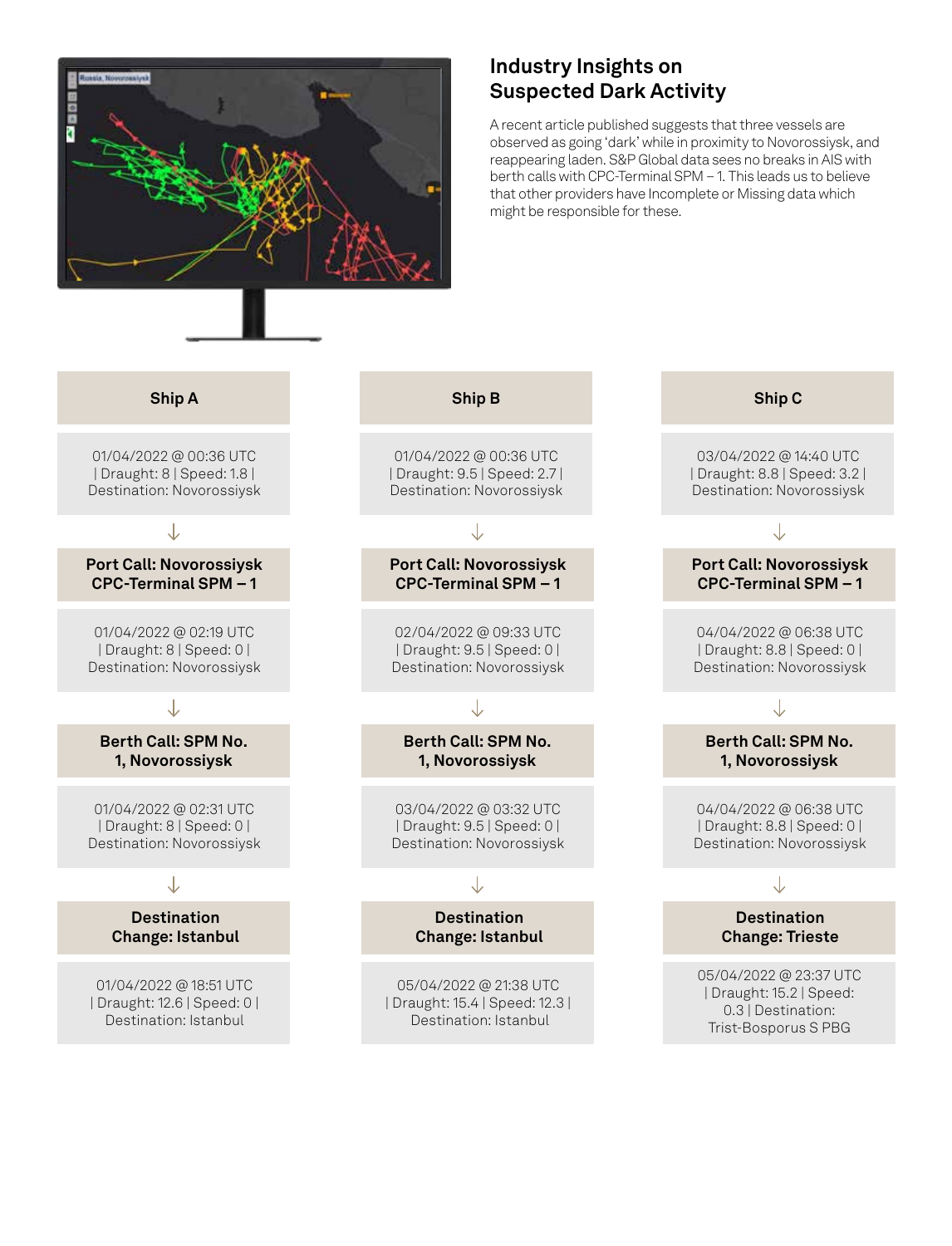# **Industry Insights on Suspected Dark Activity**

Tanker Analysis - Oil

It appears as though visibility as actually increased by 1% from what it was in earlier weeks of the year to what it currently is in early April.



Tanker Analysis – Liquid Gas

Visibility appears to remain incredibly high with the entirety of the fleet nearly seen holistically globally per week.



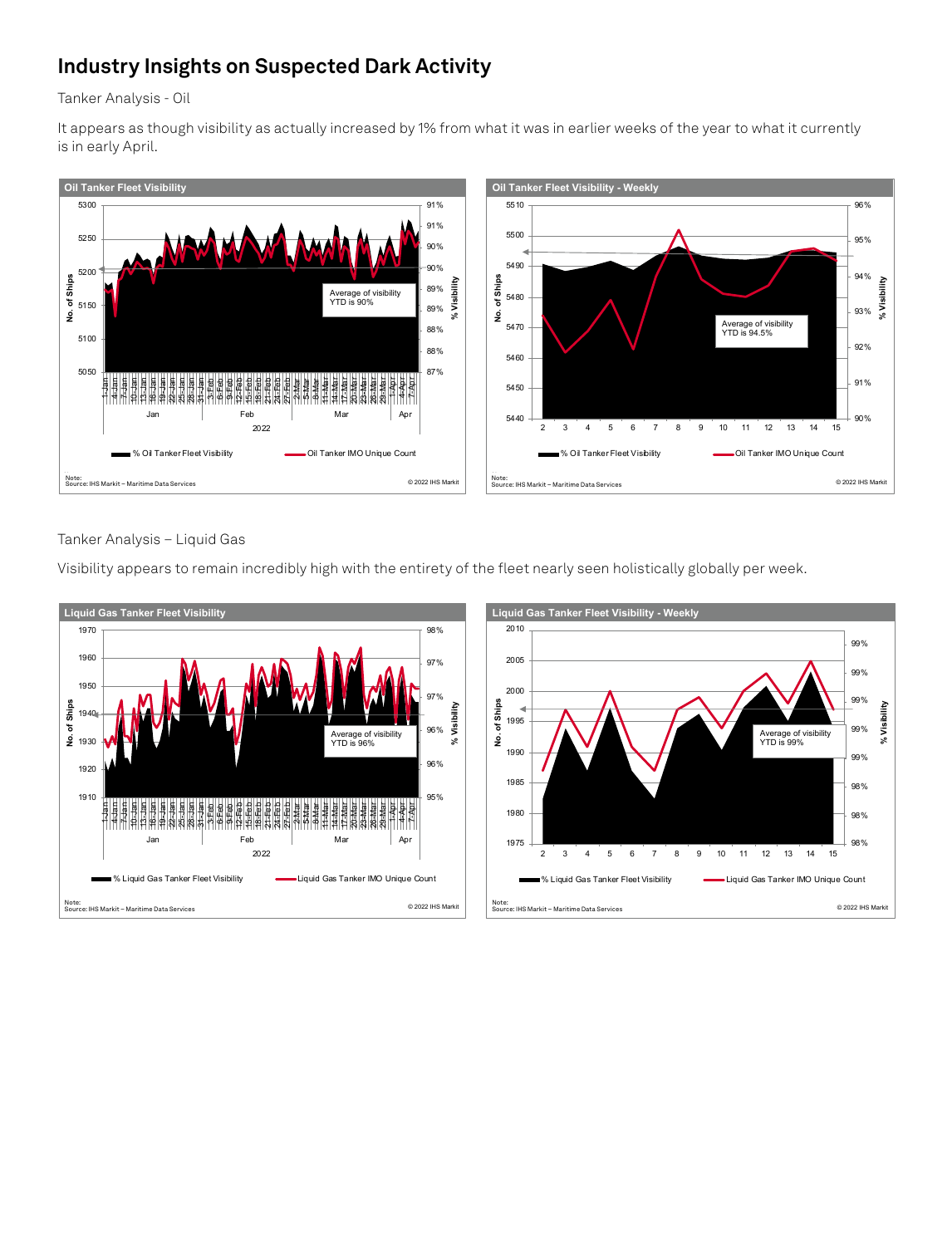# **Ship Reflagging**

We have seen an increase in ships changing flags from Russia. The largest ship type category impacted being Dry Cargo/Passenger vessels.



# **Transit Analysis**

Transits have decreased YTD due to the conflict, and despite trade continuing in the conflict free areas of the Black Sea, the majority of these come from General Cargo Ship trade.

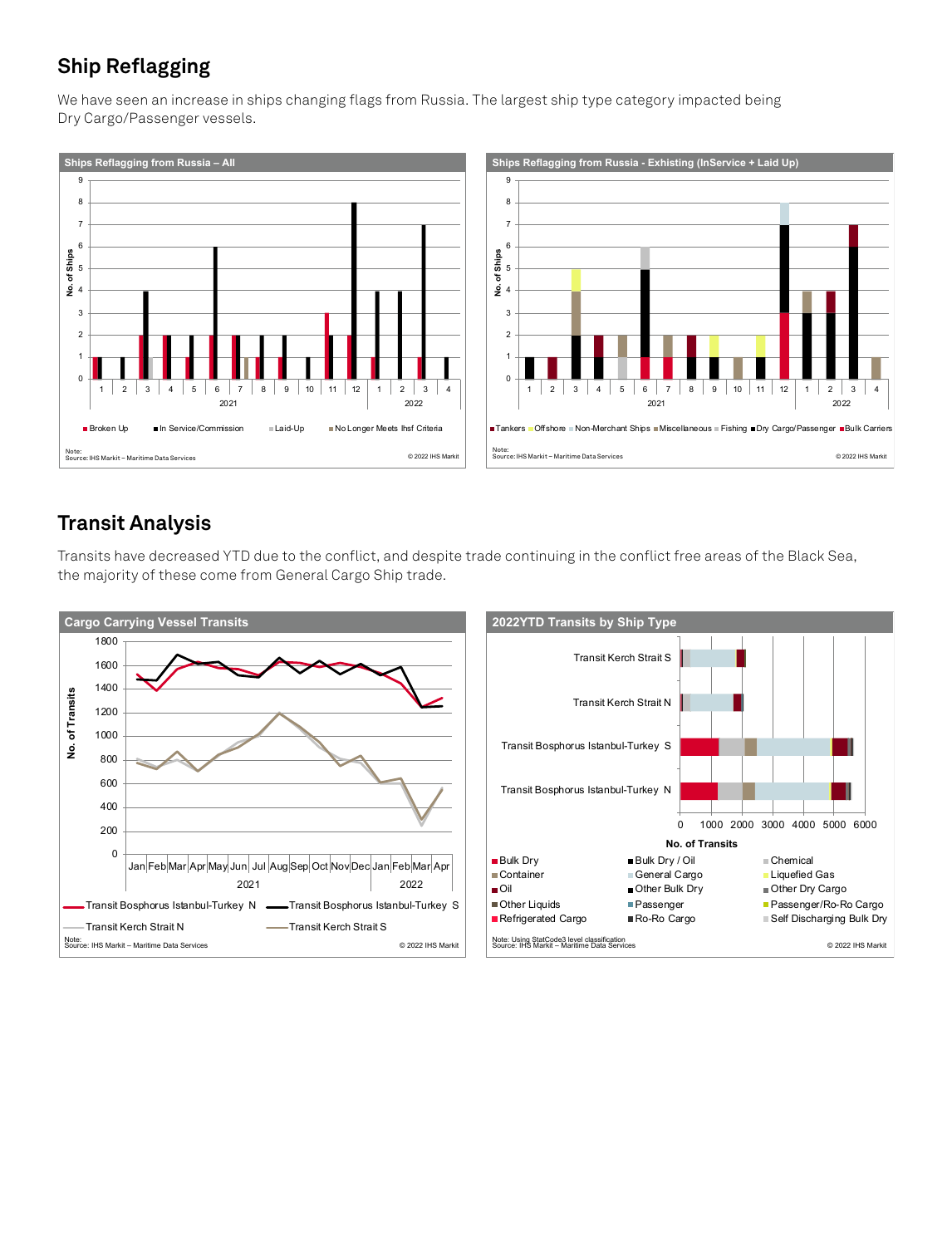# **Callings Analysis - Counts**

Activity in both Russia & Ukraine has been decreasing since February for Cargo Carrying Vessels, with average waiting time increasing as vessels become stranded in certain areas.



# **Callings Analysis - Comparing Last Year to this year**



It is clear that the conflict has reduced activity by more than half within the Ports situated in the Black Sea and the Sea of Azov.

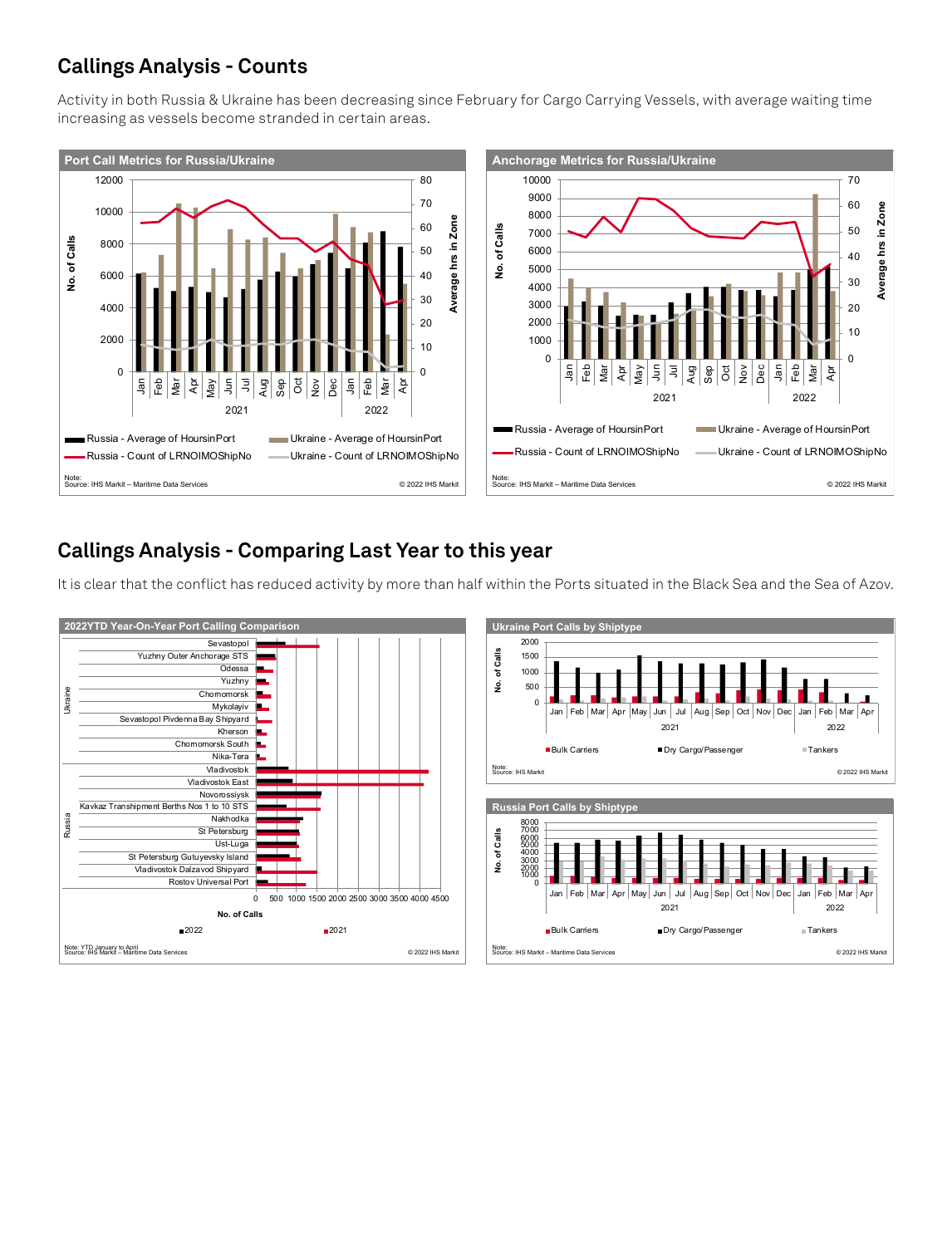# **Russia International Trade - Annual**

Historical trade data shows impact of Annexing of Crimea in 2014, subsequent recovery, impact from pandemic, and subsequent recovery. Gradually increasing international trade partner base on both Imports and Exports.



# **Historical Publication schedules for International Trade**



Since February 28th 2022, no new statistical trade data has been published by either Russia, or by Ukraine. With priorities and resources shifting to focus on the conflict, it might be a while before new data is released.

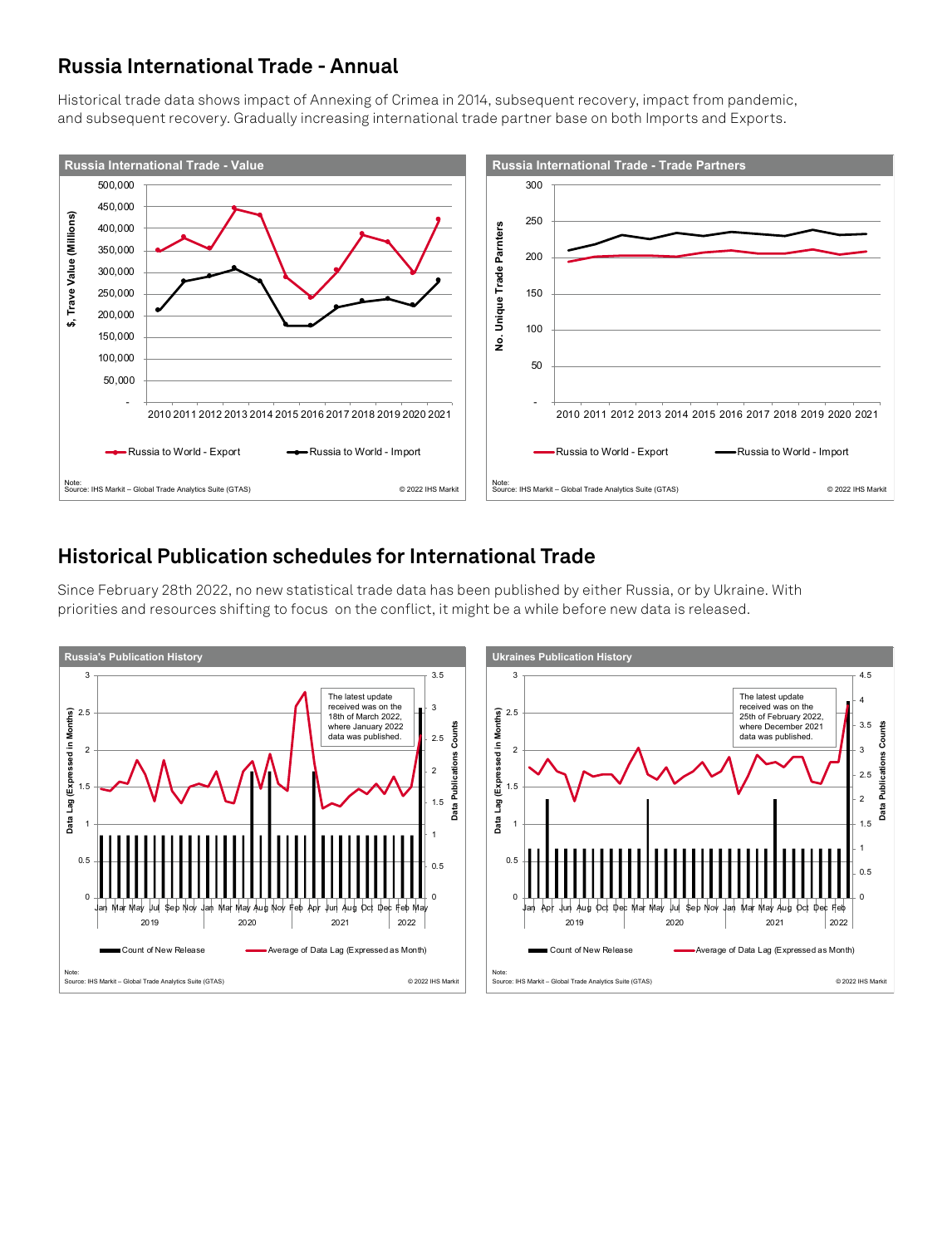# **World Trade (Mirror) with Russia**

In the absence of reported data, we can use mirror trade to infer activity. Year to date, 36 Reporters have declared trade data. Import/Export activity with Russia show to be in decline, with major dependencies still being seen in Mineral Fuels, Oils and products.

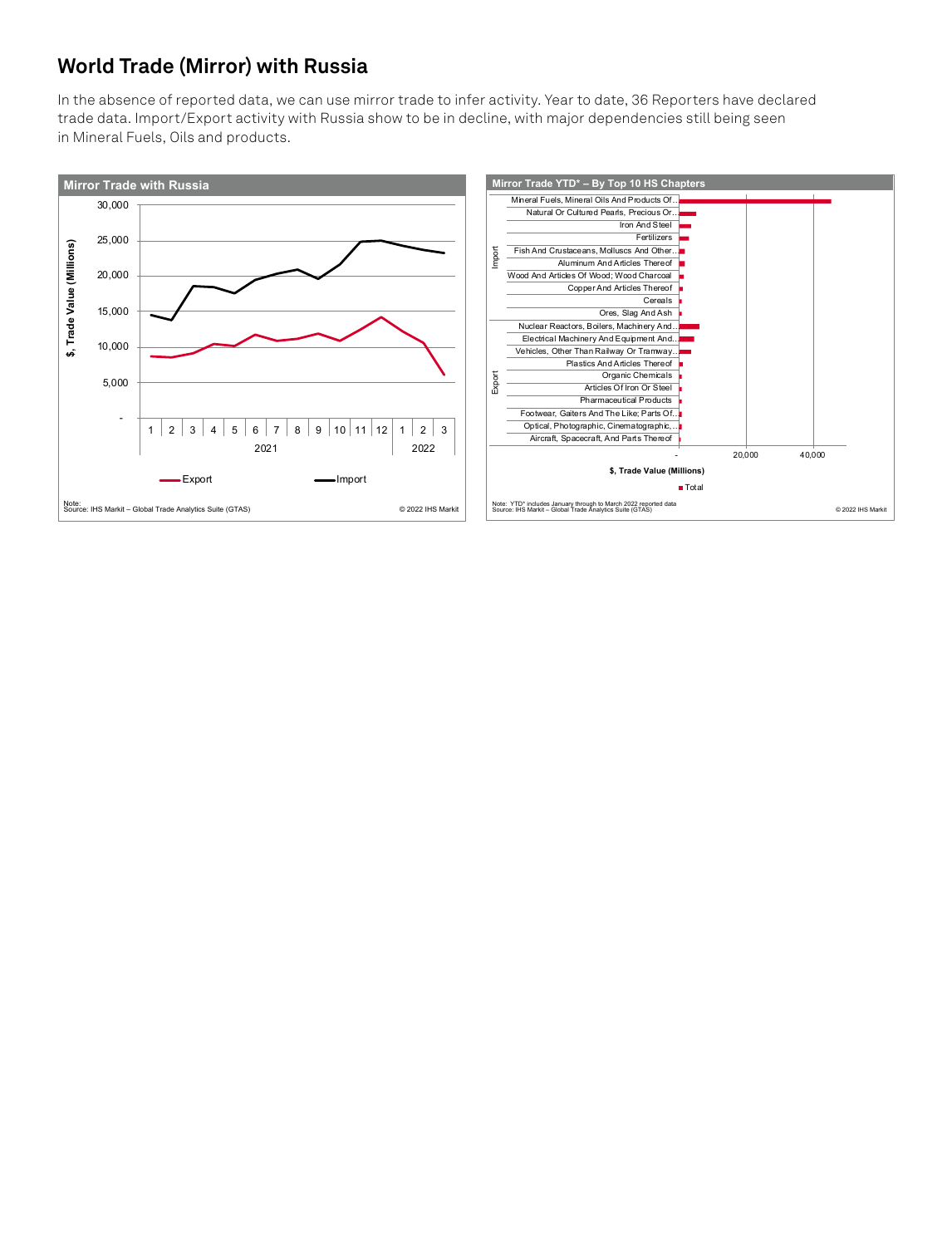# Supporting Solutions

# Maritime Intelligence Risk Suite (MIRS) - Risk & Compliance

**The market leading maritime compliance suite for providing transparency into the convoluted shipping landscape.**

# **Risk & Compliance**

Integrated Intelligence powered by the world's largest maritime databases. One stop shop for compliance/sanctioned screening.

| <b>Ships Data</b>                                                                                            | <b>Companies Data</b>                                                                                                                            | <b>Ports Data</b>                          | <b>AIS/Movements Data</b>                                    | <b>Casualty &amp; Events</b>                                                                                                                                                   |  |  |  |  |
|--------------------------------------------------------------------------------------------------------------|--------------------------------------------------------------------------------------------------------------------------------------------------|--------------------------------------------|--------------------------------------------------------------|--------------------------------------------------------------------------------------------------------------------------------------------------------------------------------|--|--|--|--|
| $200,000+$<br>$\qquad \qquad -$<br>Vessels<br>>600 Fields of<br>$\overline{\phantom{0}}$<br>Ship Particulars | $-70$ wner/<br>Operational<br>Entities<br>Relationship<br>$\overline{\phantom{m}}$<br>tables<br>Associated<br>$\overline{\phantom{0}}$<br>fleets | 6,400+ Ports<br>$-$<br>Anchorage<br>zoning | - S-AIS, T-AIS<br>& V-AIS<br>+10 Years of<br>historical data | Security/<br>$\overline{\phantom{0}}$<br>Legal Disputes<br>War-Loss/<br>$\overline{\phantom{m}}$<br>Hostillities<br>Event Alerting &<br>$\overline{\phantom{m}}$<br>Monitoring |  |  |  |  |
|                                                                                                              |                                                                                                                                                  | <b>Risk &amp; Compliance Screening</b>     |                                                              |                                                                                                                                                                                |  |  |  |  |
| Regulators                                                                                                   |                                                                                                                                                  | <b>Behavioural Markers</b>                 |                                                              | STS & Dark Activity                                                                                                                                                            |  |  |  |  |
| <b>Systematic Screening Against</b>                                                                          |                                                                                                                                                  |                                            |                                                              |                                                                                                                                                                                |  |  |  |  |
| <b>Flag Sanctions</b>                                                                                        |                                                                                                                                                  | Complex Ownership                          |                                                              | <b>Identity Falsification Markers</b>                                                                                                                                          |  |  |  |  |
| Active Monitoring/Alerting                                                                                   |                                                                                                                                                  | Clear Indicator Outputs                    | Auditing Capabilities                                        | Investigative Capabilities                                                                                                                                                     |  |  |  |  |
| <b>Over 200 Checks Conducted</b>                                                                             |                                                                                                                                                  |                                            |                                                              |                                                                                                                                                                                |  |  |  |  |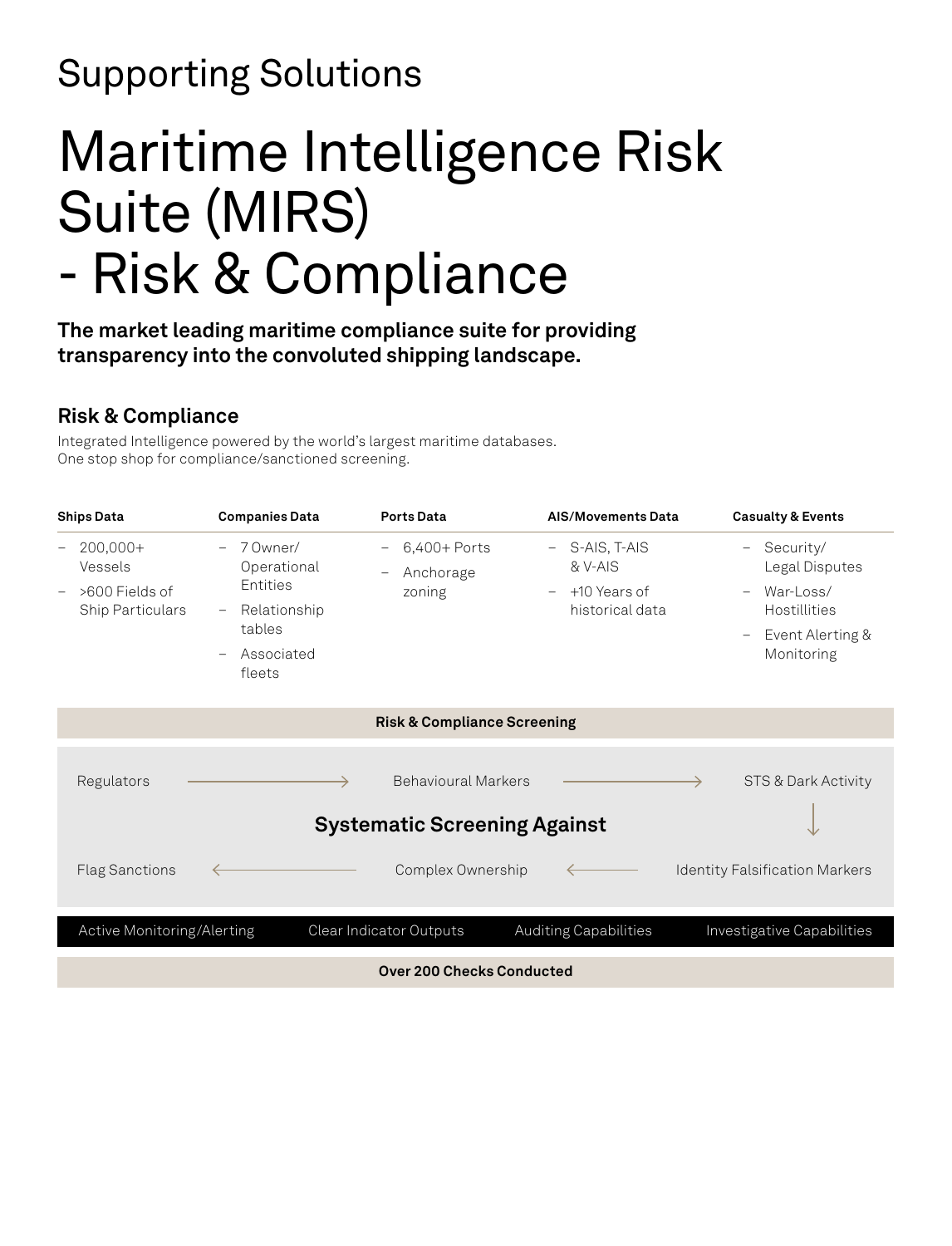# Global Trade Analytics Suite (GTAS) – International Trade

**Unrivalled capabilities that allow you to explore the multiple facets of trade, from macro trade, commodities, companies & forecasting.**

| <b>Statistical Trade Data</b>                                                                                                       | <b>Bill of Lading Data</b>                                                                                       | Forecasting                                                                                                            | Reports                                                                                                                                                                                             |
|-------------------------------------------------------------------------------------------------------------------------------------|------------------------------------------------------------------------------------------------------------------|------------------------------------------------------------------------------------------------------------------------|-----------------------------------------------------------------------------------------------------------------------------------------------------------------------------------------------------|
| 104 Monthly Countries<br>$ \,$<br>68 EDF Countries<br>200+ Annual Countries<br>Updates Mon-Fri<br>$\qquad \qquad -$<br>Multisources | $US + 14$ Countries<br>$\overline{\phantom{m}}$<br>Domestic/Foreign<br>Company Information<br>Raw Commodity Text | 15 Years<br>$-$<br>Annual Frequency<br>2 Year<br>$-$<br><b>Quarterly Frequency</b><br>16 Concepts<br>$\qquad \qquad -$ | Monthly<br>$\overline{\phantom{m}}$<br>Global Trade Monitor<br>Quarterly Country<br>$\overline{\phantom{m}}$<br>Economic Outlook<br>Quarterly Trends in<br>$\qquad \qquad -$<br>the Economy & Trade |
| <b>Product Value Screening</b>                                                                                                      | Trade Pattern Changes<br><b>Analytics</b>                                                                        |                                                                                                                        | <b>Competitor Analysis</b>                                                                                                                                                                          |
| Trade Flow Analysis                                                                                                                 | Supplier/Buyer Relationships                                                                                     |                                                                                                                        | Prospecting                                                                                                                                                                                         |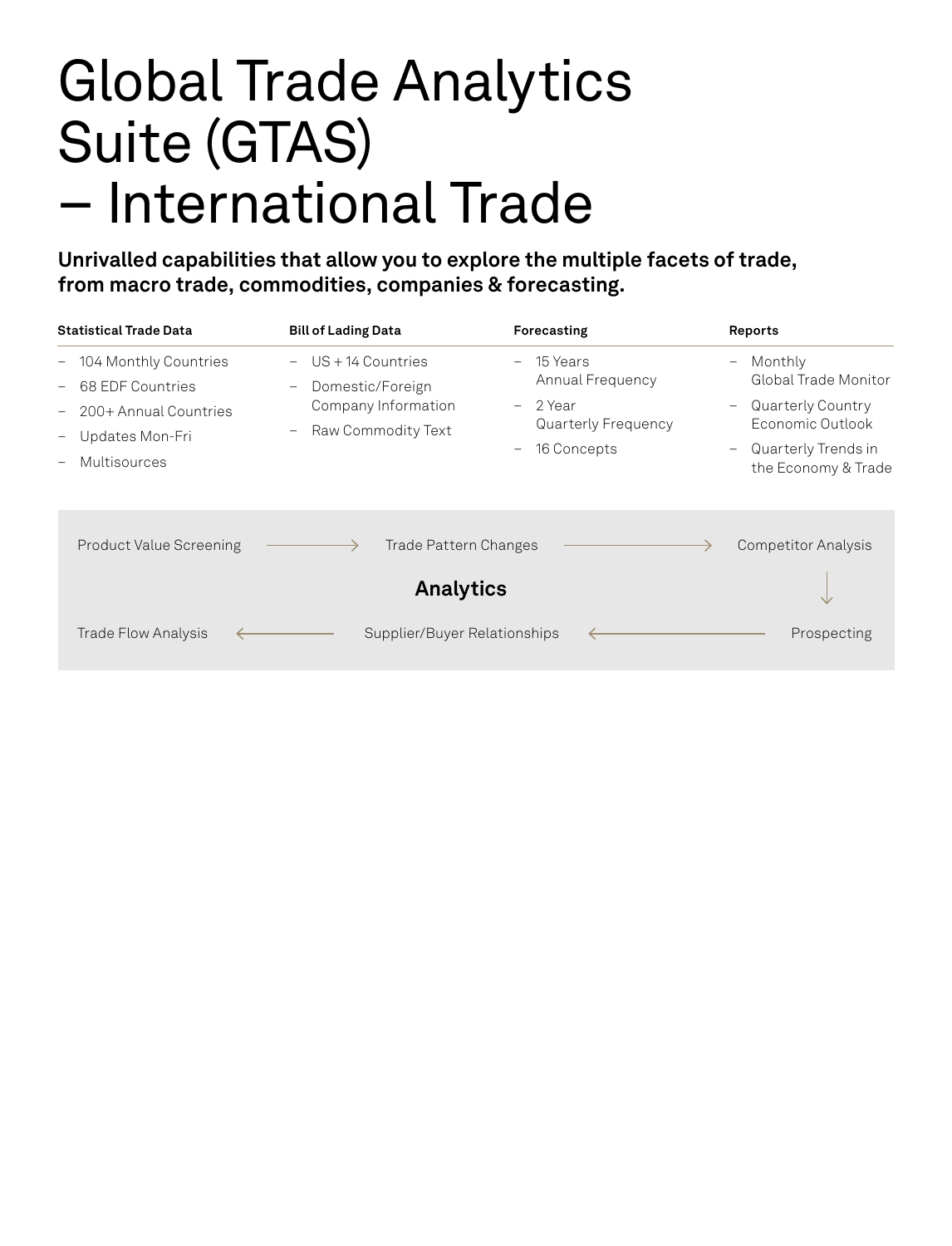# Sourcing and Frequency of Updates

# **Data Quality**

We have a large team dedicated to maintaining and ensuring high quality, accurate data.

### **Quality**

Dedicated global team of 50+ in house experts reviewing data and monitoring transactions to ensure the best quality of all our datasets.

Our data operations are accredited to ISO 9001:2015 (audited May 2020).

### **Authority**

We are the sole appointed authority for assigning and validating the IMO Ship and Company numbers as mandated by the UN. This gives us a primary position in the market place.

#### **Breadth of Coverage**

Covering all ships of 100 gross tons and above that are propelled and seagoing.

Every vessel at risk is covered in our data extracts or on-line services, including small ships/noncore.



# **Data Updates & Sourcing**

We have a large team dedicated to maintaining our database and improving data supplies.



- Latest data and updates guaranteed
- Dedicated data team consistently manage data updates
- Sourcing team work to obtain new data sources to ensure database completion

#### **Our Data is collected from over 30,000 sources including:**

- **155** Flag Authorities
- **272** Shipbuilders
- 8 P&I Clubs which make up **90% of World Tonnage**
- 2800+ AIS Transponders
- **Class Societies**

#### **In January 2020 alone we made:**

- **74,884** Major Ship changes and **198,767** Minor Ship Changes
- Edited **1,875 Owners**
- Added or edited **549 Casualties Records**
- Amended **109 Ports**